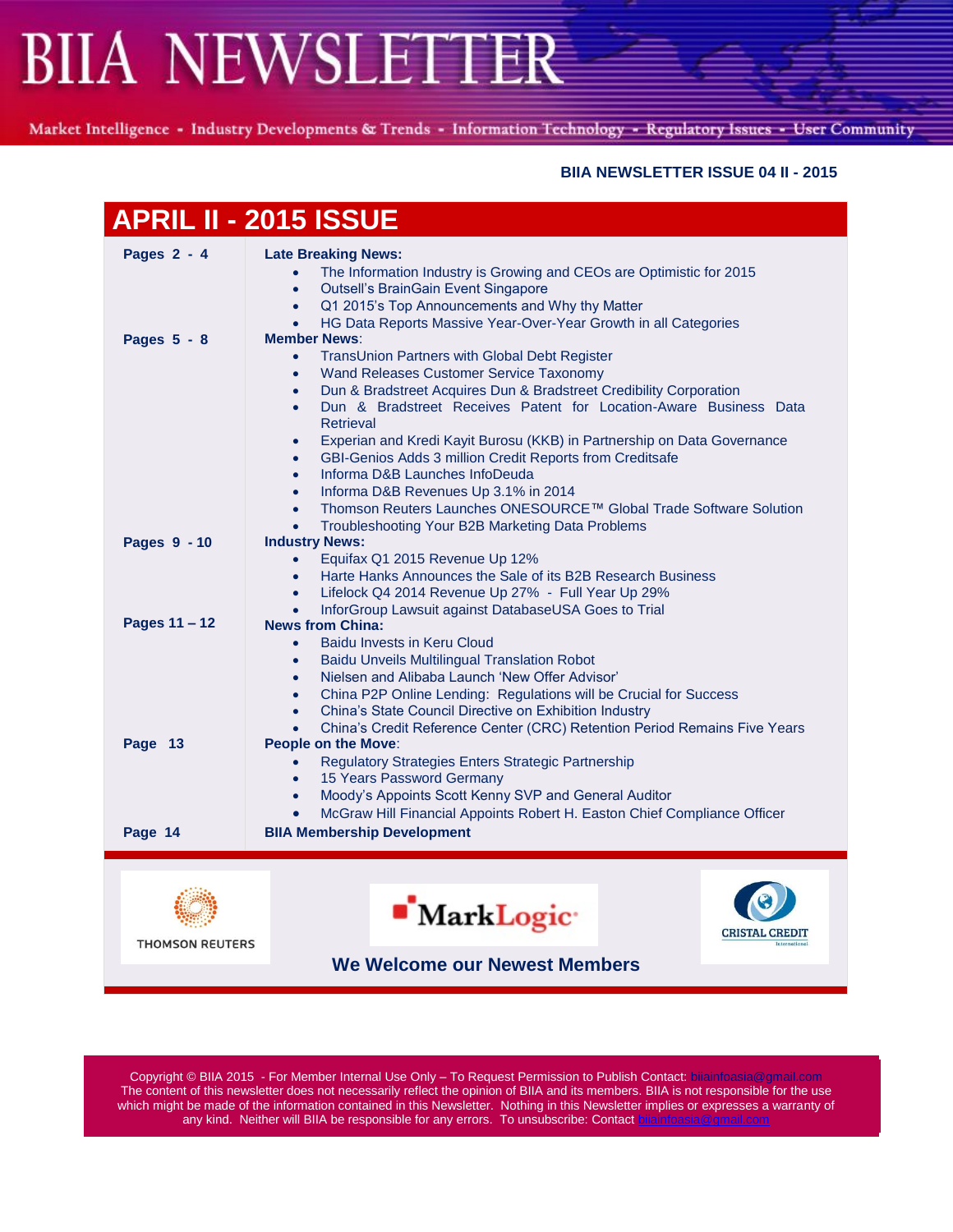Market Intelligence - Industry Developments & Trends - Information Technology - Regulatory Issues - User Community

### **BIIA NEWSLETTER ISSUE 04 II - 2015**

# **LATE BREAKING NEWS**

## **The Information Industry is Growing and CEOs are Optimistic for 2015**

**Benchmark program results show good revenue growth in 2014, with 75% of firms OUTSELL taking on new employees; most CEOs expect better results this year.**

[Outsell,](http://www.outsellinc.com/) Inc., the world's only research and advisory firm focused on media, information, and technology, today announced publication of its annual 2015 Information Industry [Benchmark](http://www.outsellinc.com/store/products/1305) Report. The study confirms that companies saw healthy revenue growth in 2014, with an average of just over 4%, though larger firms did less well. Two-thirds of CEOs expect growth to be higher than that in 2015.

"Companies are growing and taking on more staff, showing that many sectors of the information industry remain vibrant despite the dizzying pace of change," said Simon Alterman, Outsell VP & Lead Analyst and the report's author.

Other significant findings from the report:

- Customer renewal rates average 88%, though they are lower for business with advertising-driven models.
- Content creation commands the biggest share of departmental expenses in almost all segments, as it has in previous benchmarks. The largest companies are an exception: For them, sales is the biggest functional expense.
- Three-quarters of those surveyed said they had increased headcount in 2014. Average salary increases were around 3%.

For more information about this report, please contact Srini Gomatam at [info@outsellinc.com,](mailto:info@outsellinc.com) or call +1 650-342-6060. *Source: [Outsell Inc. Press Release](http://www.outsellinc.com/press/press_releases_/1305)*

## **Outsell's BrainGain Event Singapore**

With less than a month until Opening New Information Markets in Asia Pacific, we can't wait for you to hear from our opening keynote, **Tom Rustowski**. As the Head of Professional Information Business, Asia Pacific, Dow Jones & Company, Tom has profound knowledge of what it takes to deploy regional offices and what to avoid during the buildup. Come hear how Dow Jones successfully entered the marketplace in Asia and build your own strategy for growth and expansion. **There's still time to join us! [Register today](http://www.outsellinc.com/asia2015_registration) and become a part of the conversation May 19-20 in Singapore.**

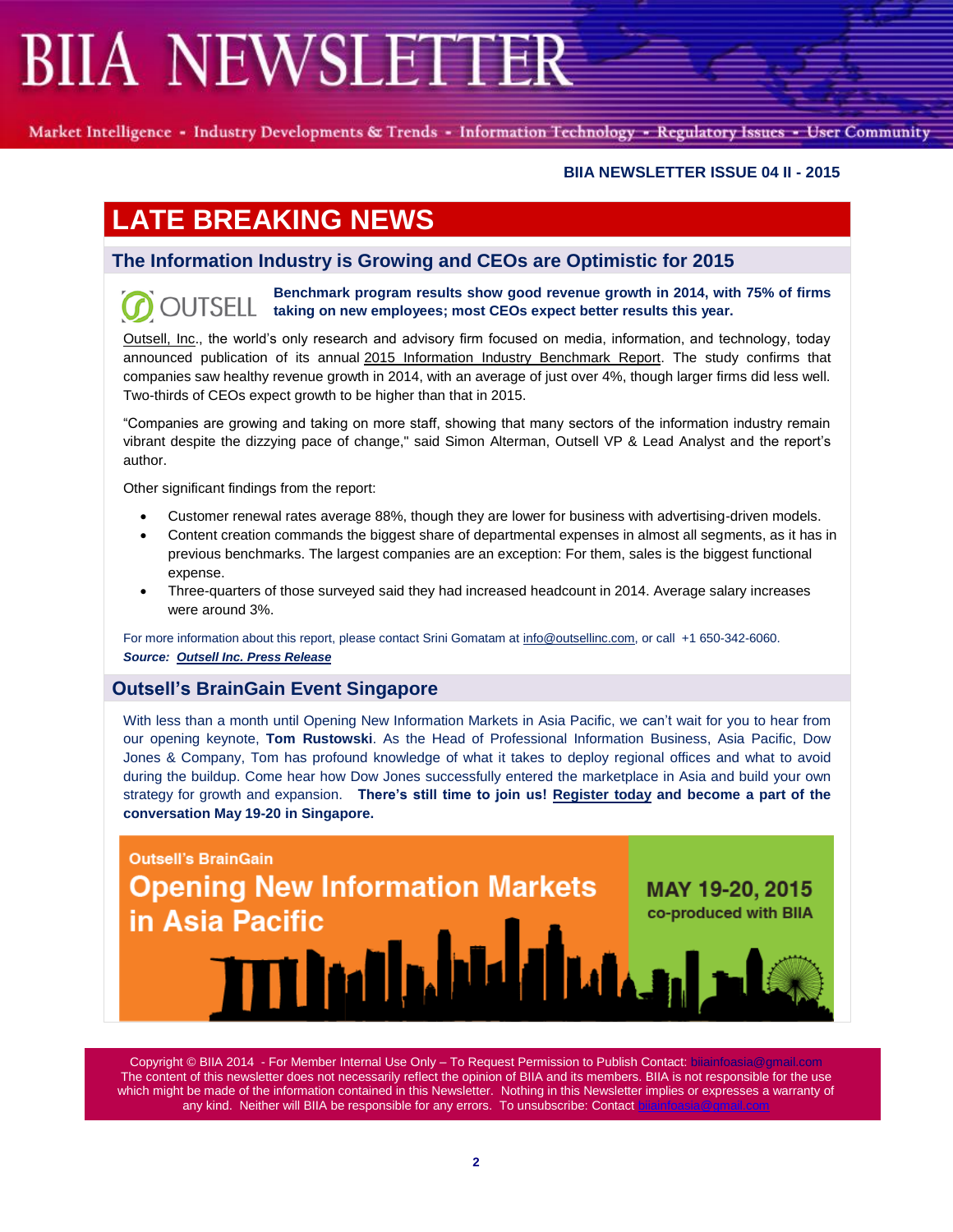Market Intelligence - Industry Developments & Trends - Information Technology - Regulatory Issues - User Community

#### **BIIA NEWSLETTER ISSUE 04 II - 2015**

# **LATE BREAKING NEWS**

## **Q1 2015's Top Announcements and Why They Matter**



**Big deals and transformative deals kicked off 2015 with a bang, rearranging the competitive landscape in B2B, science, legal, and market data and intelligence. Meanwhile, Apple aims to recreate the future of mobile devices and** 

#### **mobile payments.**

Important Details: On the heels of first quarter 2015's close, this is Outsell's pick of announcements that are particularly noteworthy. In no particular order:

**\*Dun & Bradstreet's acquisition of NetProspex** for \$125 million creates a powerhouse of business, financial, and contact data in the fast-changing market for data and services to drive B2B marketing and sales campaigns.

This deal drives D&B revenue growth and creates a platform for programmatic ad buying solutions for B2B marketers - an area relatively undeveloped compared with programmatic buying for B2C. Bringing together people and company information also has potential to transform solutions in critical areas such as "know your customer" compliance and aspects of credit risk.

\*Forming a market share giant in science and education, **Holtzbrinck Publishing Group and Springer Science+Business Media**, (owned by funds advised by BC Partners [1] (BCP)), will merge Springer and most of Macmillan Science and Education (MSE). The joint venture will generate higher revenues than McGraw-Hill (euro 1.4 billion) and Wiley (euro 1.3 billion), but remain below Reed Elsevier (euro 4.4 billion) and Wolters Kluwer (euro 3.6 billion). Once the integration is complete and the bumps have been smoothed, Outsell expects the resulting entity will be a tough competitor with leading brands and strong leadership.

\*ALM Media is showing how to migrate paid content, media, and database businesses by buying new capabilities with analytic and technology DNA, rather than building them organically. With its acquisitions of Kennedy Consulting Research & Advisory [2] and Summit Professional Networks, ALM is expanding in new verticals beyond legal services, content, and events.

**\*Trimble's acquisition of IRON Solutions, Inc.** illustrates info-buys as a new form of vertical integration. This acquisition is more than just another example of consolidation in the information industry. In strengthening its Connected Farm Solution [3] for growers, ag dealers, and agronomists, Trimble is a supplier, a vendor, and now an information solutions provider. Outsell said 15 years ago, "the global 1000 would become the dot-coms of tomorrow," and this deal shows conscious movement directly into content converging with valuable workflow information and platform solutions.

**\*Verisk Analytics is acquiring Wood Mackenzie for \$2.8 billion**, making it an instant powerhouse in a new sector. Wood Mackenzie is an established leader in the commercial intelligence space for the chemicals, energy, and mining and metals verticals, with plans to churn such data via its analytics engines to become the epicenter of the global energy solution market. With its heavy brand equity already in the financial, real estate, and insurance realm, Verisk's acquisition of Wood Mackenzie marks a critical milestone, signifying that "data is king," putting it eye-to-eye with IHS, Platts, and the players in the commodity trading space. *(continued next page)*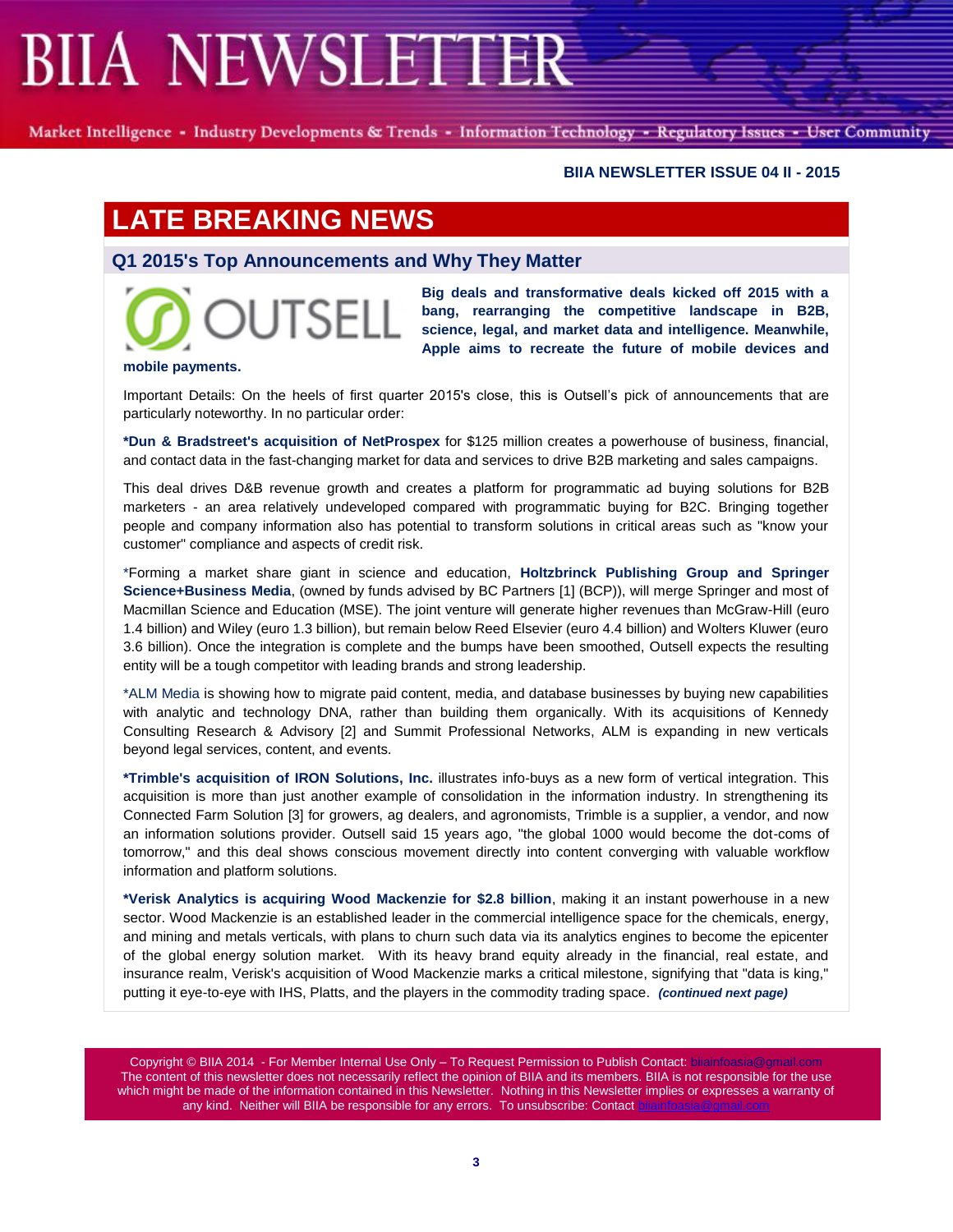Market Intelligence - Industry Developments & Trends - Information Technology - Regulatory Issues - User Community

#### **BIIA NEWSLETTER ISSUE 04 II - 2015**

# **LATE BREAKING NEWS**

## **Outsell: Q1 2015's Top Announcements and Why They Matter (continued)**

\* Bridging the knowledge gap between the retail and institutional investors, **Baidu is launching [9] StockMaster**, an app that forecasts how stocks, sectors, and markets may perform powered by "artificial intelligence" supported by data analytics, alongside Baidu's own search-engine data. The app is intended to support retail (consumer) traders and investors in their stock evaluations in the Chinese equity markets, as well as the US and Hong Kong exchanges. On the heels of Alibaba making headlines with its Big Data 100 Index for financial services, the message to traditional financial information and technology providers is clear: The future of analytics-driven AI belongs to those who house all data and this phenomenon is likely to happen on a global scale.

\* **Apple is redefining the next wave of both mobile devices and mobile payments**. Apple Watch with Apple Pay cater to marketers showcasing premium travel, leisure, and retails brands - Starwood Hotels & Resorts and W Hotels, American Airlines, Target, and Retale, with Starbucks and Nordstrom soon to follow. Citi, Fidelity, and Mint will offer glances into portfolios, stock prices, and quite possibly promotion. While Apple continues its transition to being a luxury brand - a \$17,000 Apple Watch? - it also illustrates its intentions on the enterprise with Salesforce.com's app.

**Implications:** Convergence and transformation are the name of the game with smart money being placed on acquisitions that immediately rearrange the pieces on the marketplace game board. With blockbuster acquisitions by D&B, Verisk and disruptive moves by the likes of ALM, and government intervention both disruptor and enabler, we will be watching for what's next on the scene as major, big moves rather than incremental change and internal innovation are the name of the game so far this year.



*Author: Leigh Watson Healy, Chief Analyst – Outsell Inc.*

### **HG Data Reports Massive Year-Over-Year Growth in all Categories**

HG Data Reports Massive Year-Over-Year Growth in All Categories to Give Sales & Marketing Clients a Worldwide View of Technology Installs. In addition to double- and triple-digit growth percentages, HG Data now provides its clients with technology-installation intelligence in 14 countries.

There's a reason HG Data is quickly becoming the de facto standard for installed-technologies intelligence. HG Data gives its clients more reliable data on more vendors, in more company locations and in more countries than any other. And those numbers continue to grow in every dimension. HG Data reports that 2014 was a record year for growth. The biggest single factor for that growth has been the company's global expansion. HG Data went from datasets for 1 country (United States) to 14 countries (US, Canada and 12 APAC countries).

In addition, between 2013 and 2014, HG Data increased the number of:

- Technology vendors tracked by 70 percent—from 1,167 to 1,973.
- Specific technology categories tracked by 50 percent—from 3,001 to 4,598.
- Business locations with technologies followed by 105 percent—from 646,740 to 1,332,129.
- Verified technology installs by 144 percent—from 3,111,535 to 7,613,536.

*Source: [HG Data Press Release](http://www.hgdata.com/2014-Growth-Press-Release)*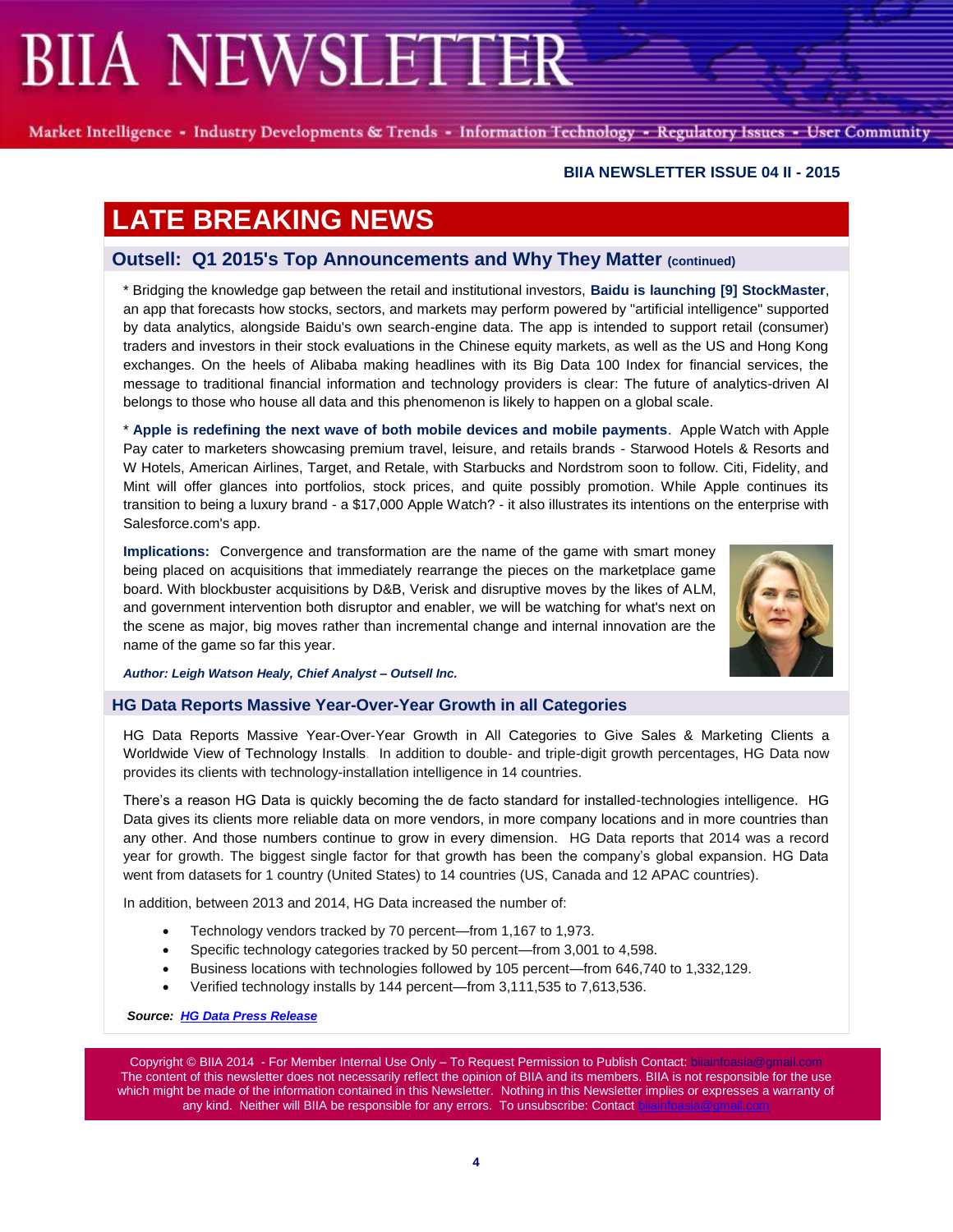Market Intelligence - Industry Developments & Trends - Information Technology - Regulatory Issues - User Community

### **BIIA NEWSLETTER ISSUE 04 II - 2015**

# **MEMBER NEWS**

TransUnion.

## **TransUnion Partners with Global Debt Registry**

**TransUnion Partners with Global Debt Registry to Offer Registry Services for Debt**  .tu) **Buyers and Financial Institutions**

[TransUnion](http://cts.businesswire.com/ct/CT?id=smartlink&url=http%3A%2F%2Fwww.transunion.com%2F&esheet=51083291&newsitemid=20150420006185&lan=en-US&anchor=TransUnion&index=1&md5=8a7d52805cb9f0c770f06977abee9c71) and [Global Debt Registry](http://cts.businesswire.com/ct/CT?id=smartlink&url=http%3A%2F%2Fwww.globaldebtregistry.com%2F&esheet=51083291&newsitemid=20150420006185&lan=en-US&anchor=Global+Debt+Registry+%28GDR%29&index=2&md5=3699b9deeb6ab03fdae0d48d63a6a0de) (GDR), the pioneer and leader in debt information access and validation, today announced a collaboration to market GDR debt registry services for debt buyers, collectors and financial institutions.

GDR's debt registry offering enables debt owners to accelerate collections through streamlined access to account information. It also gives them the ability to securely validate account ownership information with supporting documentation and consumer access via [Debt Lookup,](http://cts.businesswire.com/ct/CT?id=smartlink&url=http%3A%2F%2Fwww.debtlookup.com&esheet=51083291&newsitemid=20150420006185&lan=en-US&anchor=Debt+Lookup&index=3&md5=b0aa921b4a0b9ddb81b2e5da26e6389c) an online consumer access service providing secure and easy access to account-level data and documents supporting claims by legitimate debt collectors.

For the \$3.3 trillion market for unsecured consumer debt, there has historically been no clearinghouse or utility to securely manage supporting account information and minimize risk from financial institutions transferring debt. **Data integrity has become a major issue to the debt collection industry as accounts move along the industry value chain.** With GDR's technology and TransUnion's nearly 50 years of expertise in the consumer debt industry, debt buyers, collectors and financial institutions can increase transparency, reduce risk and improve ROI with better collection rates.

**About:** Global Debt Registry, founded in 2005, is the independent registry for the consumer debt industry to manage non-performing account information when sold or placed with collection agencies. Global Debt Registry's patent pending account-level digital tracking, data integrity tools and consumer access services reduce risk, enhance the value of debt, improve regulatory compliance, enable customer service post charge off and allow legitimate debt collectors to prove who they are to consumers. Global Debt Registry tracks consumer debt including credit card, utility, student, medical, auto and personal loans. Global Debt Registry is an independent organization led by senior executives from the banking industry with deep experience in compliance and data privacy. Global Debt Registry is funded by a US based, \$5 Billion private equity firm. *Source: [SYS-Con.com](http://www.sys-con.com/node/3327078)*

### **WAND Releases Customer Service Taxonomy**

- **D** Channels
- **D** Customer Service Metrics
- **D** Customer Service Policies
- **D** Customer Support
- **D** Forms and Letters
- **B** Satisfaction
- **D** Service Standards
- **B** Services

WAND are proud to announce the latest entry in the WAND  $(34)$ Taxonomy Library – the WAND Customer Service Taxonomy.  $(36)$ Customer Service is a vital element in most businesses. It can  $(34)$ make all the difference in the success of a company.

 $(179)$ 

 $(25)$ The WAND Customer Service Taxonomy provides a foundation  $(16)$ set of 400 terms and 299 synonyms covering important area topics. You can see the top level terms in the screenshot on this  $(32)$ 

blog. It's ideal as a starting point for organizing customer service  $(311)$ content in your enterprise applications. As with all WAND

Taxonomies, the WAND Customer Service Taxonomy is available by itself or as part of the larger WAND Taxonomy Library Portal. *Source: Wand Inc.*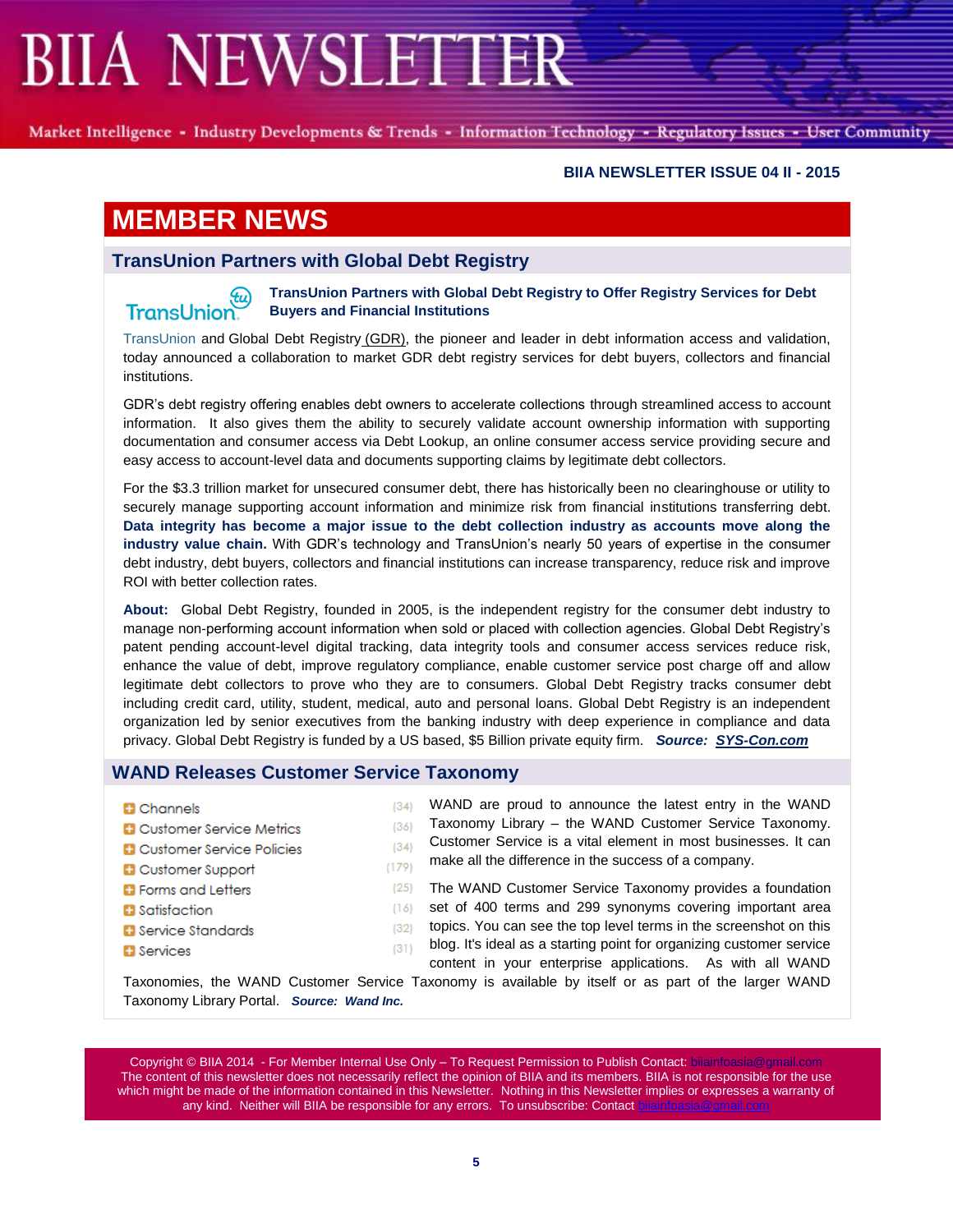Market Intelligence - Industry Developments & Trends - Information Technology - Regulatory Issues - User Community

#### **BIIA NEWSLETTER ISSUE 04 II - 2015**

## **MEMBER NEWS**

**Dun & Bradstreet Acquires Dun & Bradstreet Credibility Corporation**

**Dun & Bradstreet to Acquir[e Dun & Bradstreet Credibility Corporation](http://www.dandb.com/) in a Combination that will Deliver Market Leading Solutions for Emerging Businesses**

**Dun & Bradstreet will purchase Dun & Bradstreet Credibility Corporation for \$320 million in cash plus an**  *earnout* **of up to \$30 million if certain performance milestones are met through 2018.** Since 2010, Dun & Bradstreet Credibility Corporation has more than doubled their revenue and in 2014 generated \$135 million of revenue with an adjusted EBITDA margin of close to 20%. The acquisition is expected to contribute approximately 4% of revenue growth to Dun & Bradstreet's 2015 results and is expected to increase 2015 operating income by 2%, both before deal-related expenses including amortization, deal costs, and the impact of purchase accounting on deferred revenue, and including planned integration expenses.

**In 2010, Dun & Bradstreet divested its Self-Awareness Solutions business to Dun & Bradstreet Credibility Corporation, formed by private equity firm Great Hill Partners and current senior management, and entered into a data license partnership.**

As a separate entity, Dun & Bradstreet Credibility Corporation developed and expanded that business by making significant investments in technology, marketing and people, and transformed the business into a growing and thriving subscription business serving a wide range of companies.

In conjunction with the acquisition D&B announced the formation of a new division, Dun & Bradstreet Emerging Businesses, a combination of Dun & Bradstreet Credibility Corporation's leading technology and data solutions with Dun & Bradstreet's small and mid-sized business assets. The new division will create a powerful team representing Dun & Bradstreet in the marketplace and will leverage Dun & Bradstreet Credibility Corporation's established track record and suite of products to serve the unique needs of emerging business customers. The transaction has been approved by both boards of directors and is expected to close during May of 2015, pending regulatory approval.

Tapping the strength of Dun & Bradstreet Credibility Corporation's management team and business model, the combined expertise, technology assets and processes will improve the ways in which Dun & Bradstreet leverages existing products, develops new products, and incorporates leading B2B and business contact data into products.

**After deal close, Stibel will assume the role of Vice Chairman, Dun & Bradstreet. His responsibilities will include heading this new division, running Hoover's products globally, and working with senior leaders on strategy and business development worldwide.** (Editorial comment: Thus D&B ends market confusion in the US and at the same time acquires new talent). *Source: [Dun & Bradstreet](http://investor.dnb.com/releasedetail.cfm?ReleaseID=908829)*

### **Dun & Bradstreet Receives Patent for Location-Aware Business Data Retrieval**

Dun & Bradstreet received Patent Number 9000132 for Location-Aware Business Data Retrieval. The application was filed March 4, 2011, and granted on April 14, 2015 as per online notice from the [US Patent Office.](file:///C:/Users/Joachim/Documents/AA-BIIA%202015-02-21/AAA%20Blog%20Que/filed%20March%204,%202011,%20and%20published%20online%20on%20April%2014,%202015.%20Patent%20URL:) The patent relates to location-aware data services for locating prospective business customers according to a geographic centric context. For further details please click on the US Patent Office link above. Congratulations!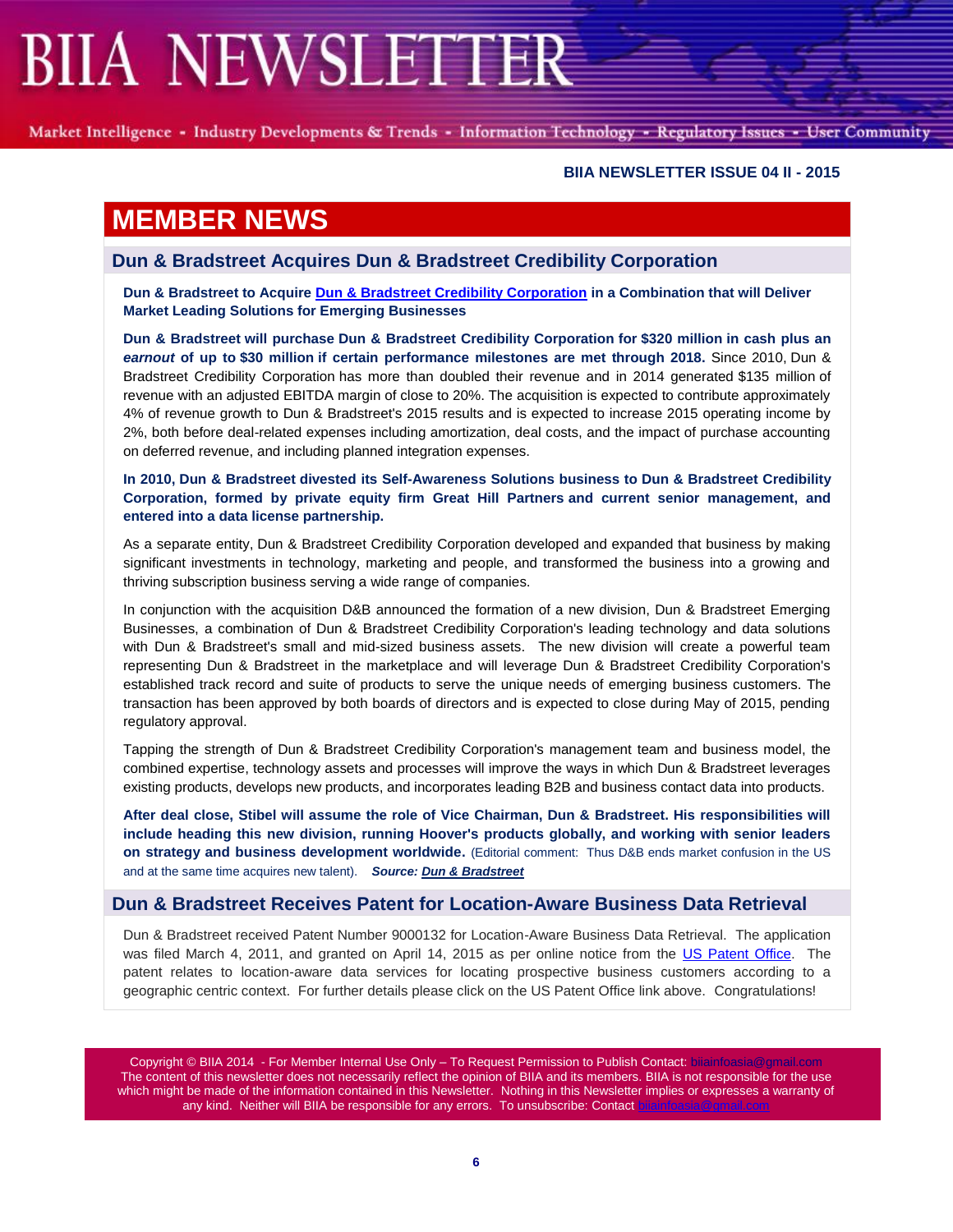Market Intelligence - Industry Developments & Trends - Information Technology - Regulatory Issues - User Community

#### **BIIA NEWSLETTER ISSUE 04 II - 2015**

## **MEMBER NEWS**

## **Experian and Kredi Kayit Burosu (KKB) in Partnership on Data Governance**

Experian<sup>®</sup> A world of insight

**Experian and Kredi Kayit Burosu (KKB), the first and only credit bureau in Turkey, have signed an agreement for a project that will ensure more accurate credit decisions are being made, thanks to the most comprehensive data quality project that has been carried out to date in Turkey.**

Working with Experian, KKB will be able to automatically check the accuracy and integrity of the incoming data from banks and work with them to correct data where necessary. As all the products produced by KKB are based on the data that is received, thanks to Experian's experience in data governance, this consultancy project will also be beneficial for the accuracy, consistency and credibility of current and future products.

**About Kredi Kayıt Burosu (KKB):** The first and only credit bureau of Turkey, KKB was established on 11 April 1995 with partnership of the leading 9 banks of the sector. As of the end of 2014, it has 154 members consisting of 42 banks, 76 factoring, 20 leasing, 12 consumer finance, 3 insurance companies and Istanbul Stock Exchange.

#### *Source: [Experian Press Release](https://www.experianplc.com/media/news/2015/kkb-and-experian-data-governance-project/)*

## **GBI-GENIOS Adds 3 million Credit Reports from Creditsafe**

German based online business information provider GBI-GENIOS has added 3 million comprehensive credit reports from Creditsafe Germany to its data portfolio. The cost of the comprehensive credit report is €23.80.



**About:** GBI-GENIOS, the no. 1 for online business information in Germany, provides direct access to around 1,000 qualified databases with hundreds of millions of documents. Monitor with us as the economic status of business partners through company profiles and credit information, you will find reports about your company in the press and in professional journals or track trends and developments in industry reports and economic analysis.

*Source: Password Germany*

### **Informa D&B Launches InfoDeuda**

[INFORMA D & B](http://www.informa.es/) has launched InfoDeuda, the first file that includes details of **more INFORM than a million records of individuals' unpaid debt** in Spain. The file, run by Experian Credit Bureau Spain, includes information on certain, due and payable debt. This information will be included in **Particular Defaults reports** that INFORMA have available both [informa.es](http://www.informa.es/) and [einforma.com](http://www.einforma.com/) .

Natural and legal persons can access data **InfoDeuda** demonstrating that they have a legitimate interest in making the request: maintain some sort of business relationship, signing contract involving deferred payment of money or providing a service with a recurring billing. Also one can access the file with the consent of the subject of the inquiry.

*Source: [Informa Press Release](http://www.informa.es/noticias/informa-d-b-lanza-infodeuda-el-primer-fichero-de-morosidad-de-particulares-en-abierto-en-exclusiva-para-clientes-de-informa)*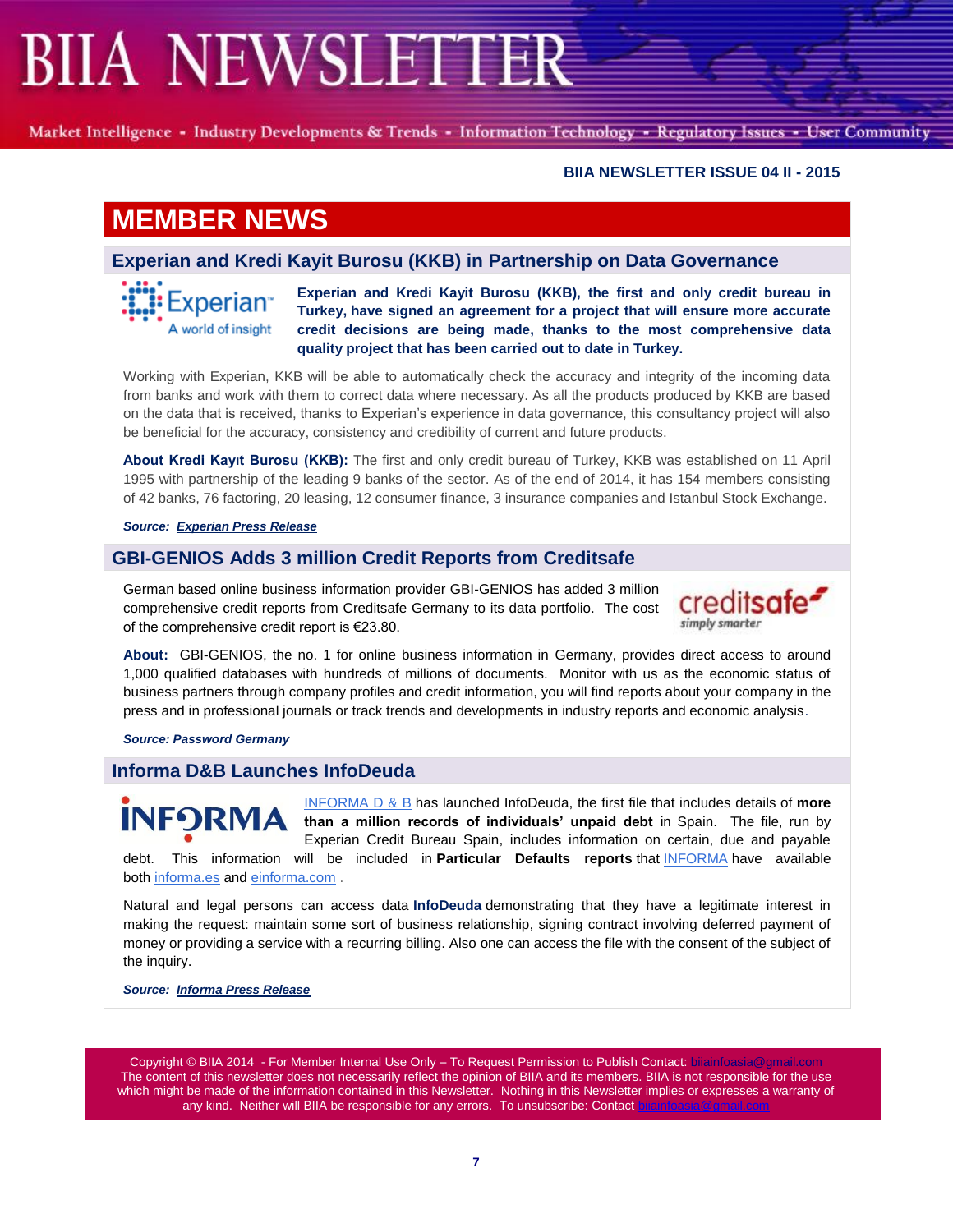Market Intelligence - Industry Developments & Trends - Information Technology - Regulatory Issues - User Community

### **BIIA NEWSLETTER ISSUE 04 II - 2015**

# **MEMBER NEWS**

## **INFORMA D&B Revenues Up 3.1% in 2014**

**[INFORMA D&B](http://www.informa.es/)**, (company CESCE), one of the leading companies in Spain providing **INFORMA** Business Information, Finance and Marketing in Spain reports **consolidated revenue for 2014 of € 86,156,995**, an increase of 3.1% from the previous year. INFORMA

D&B consolidated revenues include the results of its international subsidiaries: [INFORMA COLOMBIA,](http://www.informacolombia.com/) [INFORMA](https://www.informadb.pt/idbweb/)  [D&B PORTUGAL](https://www.informadb.pt/idbweb/) and national: [CTI, Technology and Management](http://www.ctisoluciones.com/) , [DBK](http://www.dbk.es/), [Logalty](http://www.logalty.com/), ASNEF [Logalty](http://www.asneflogalty.com/) and [OneRate.](http://www.onerateconsulting.com/)

INFORMA D&B Spain has achieved **revenue of 55.8 million euro** s, representing an increase of 1.2%, improving its **profit after tax** by 25.3% to reach **8,079,085 €.** Juan Maria Sainz Muñoz, CEO - CEO of INFORMS D & B stated: *"In 2014 we are back on the path of growth in group sales. [I](http://www.informacolombia.com/) hope this trend continues thanks to the recovery of the Spanish economy."*

Informa is the 1st company in its sector to publish their company results in 2014 and has announced its commitment to spend **0.7% of profits in 2014 on Social Action programs,** as reflected in its commitments to Corporate Social Responsibility. *Source: [Informa Press Release](http://www.informa.es/en/noticias/informa-d-b-consiguio-unas-ventas-consolidadas-de-86-millones-de-euros-en-2014-en)*

## **Thomson Reuters Launches ONESOURCE(TM) Global Trade Software Solution**



**THOMSON REUTERS** 

Thomson Reuters announced the launch of ONESOURCE(TM) Global Trade. Thomson Reuters ONESOURCE Global Trade solution combines **workflow tools with real-time information and analysis.** With workflow management tools, the system facilitates information exchange between a corporation's trade team and their logistics, compliance, finance, and strategic planning departments. It also connects trade teams with external partners responsible for managing a complex global supply chain, including customs brokers, freight forwarders, customs, shippers, regulators,

and banks.

ONESOURCE Global Trade offers six modules and multiple country editions. Modules include Exporter and Importer workflow tools, and information and analysis modules for Foreign Trade Agreements, Special Programs, Restricted Party Screening (RPS) and Trade Finance. The system is designed to integrate with a company's Enterprise Resource Planning (ERP) or Warehouse Inventory Management (WIM) systems.

ONESOURCE Global Trade solution is based on the expertise of **Softway**, which Thomson Reuters acquired in 2013. Thomson Reuters currently supports a customer base of more than 300 multinational corporations with its trade solutions. *Source: [Stockhouse.com](http://www.stockhouse.com/news/press-releases/2015/04/15/thomson-reuters-launches-new-onesource-tm-global-trade-software-solution)*

### **Troubleshooting Your B2B Marketing Data Problems**

Business-to-business data continues to challenge marketers, who need to identify and communicate with customers and prospects, but who run into thorny issues every day. Problems range from duplicates, to key-entry errors, to missing data elements, and beyond.



Follow BIIA Director Ruth Stevens on [BIIA B2B Marketing](http://www.biia.com/troubleshooting-your-b2b-marketing-data-problems)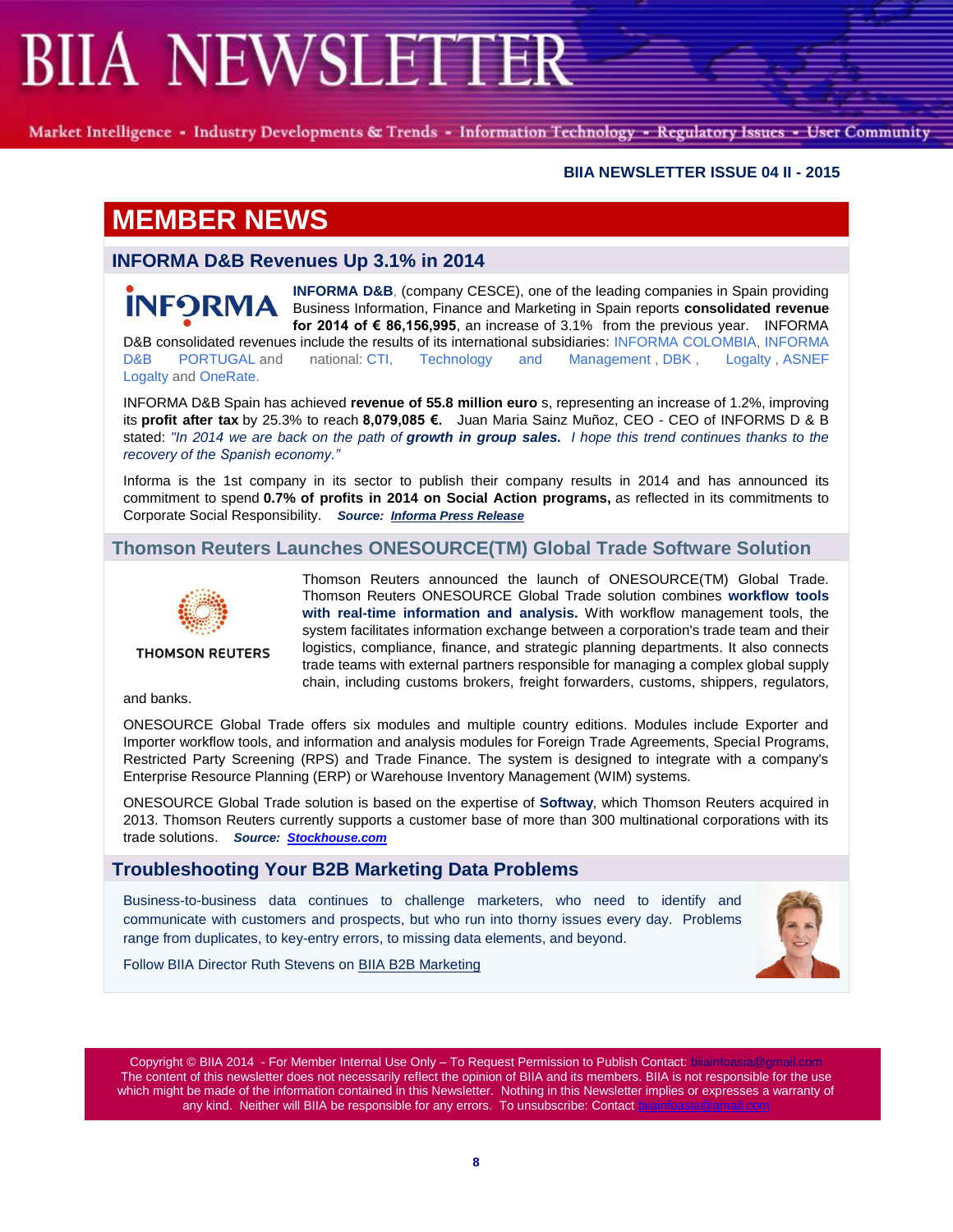Market Intelligence - Industry Developments & Trends - Information Technology - Regulatory Issues - User Community

#### **BIIA NEWSLETTER ISSUE 04 II - 2015**

## **INDUSTRY NEWS**

## **Equifax Q1 2015 Revenue Up 12%**

**Equifax reported revenue of \$651.8 million in the first quarter of 2015, a 12 percent increase from the first quarter of 2014 on a reported basis and 14 percent in local currency**. Adjusted operating margin was 27.2 percent, up 120 points from the first quarter of 2014, after adjusting for a charge related predominantly to the realignment of internal resources. Operating margin was 23.7 percent, down 230 basis points from the first quarter of 2014.

#### **Segment Results:**

**USIS:** Significant revenue growth across many verticals, including home equity lending, drove outperformance. Total revenue was \$298.7 million in the first quarter of 2015 compared to \$261.2 million in the first quarter of 2014, an increase of 14 percent. Operating margin for USIS was 42.4 percent in the first quarter of 2015



compared to 37.2 percent in the first quarter of 2014.

**International:** Broad based local currency growth and double digit growth in debt collections and recovery management were the key drivers of the outperformance

Total international revenue was \$138.8 million in the first quarter of 2015, a 1 percent decrease from the first quarter of 2014 and a 10 percent increase on a local currency basis. Operating margin for International was 20.2 percent in the first quarter of 2015 compared to 20.6 percent in the first quarter of 2014.

**Workforce Solutions:** Double digit growth in analytics, mortgage, home

equity lending, government, pre-employment, and auto drove outperformance. Total revenue was \$148.7 million in the first quarter of 2015, a 24 percent increase from the first quarter of 2014. Operating margin for Workforce Solutions was 40.3 percent in the first quarter of 2015 compared to 32.3 percent in the first quarter of 2014.

**Personal Solutions** delivered solid growth and operating margin while undertaking a strategic transformation. Revenue was \$65.6 million, a 4 percent increase from the first quarter of 2014 and up 6 percent on a local currency basis. Operating margin was 27.4 percent compared to 28.5 percent in the first quarter of 2014.

**For further details go to:<http://www.biia.com/equifax-q1-2015-revenue-up-12>**

*Source: Equifax Earnings Release*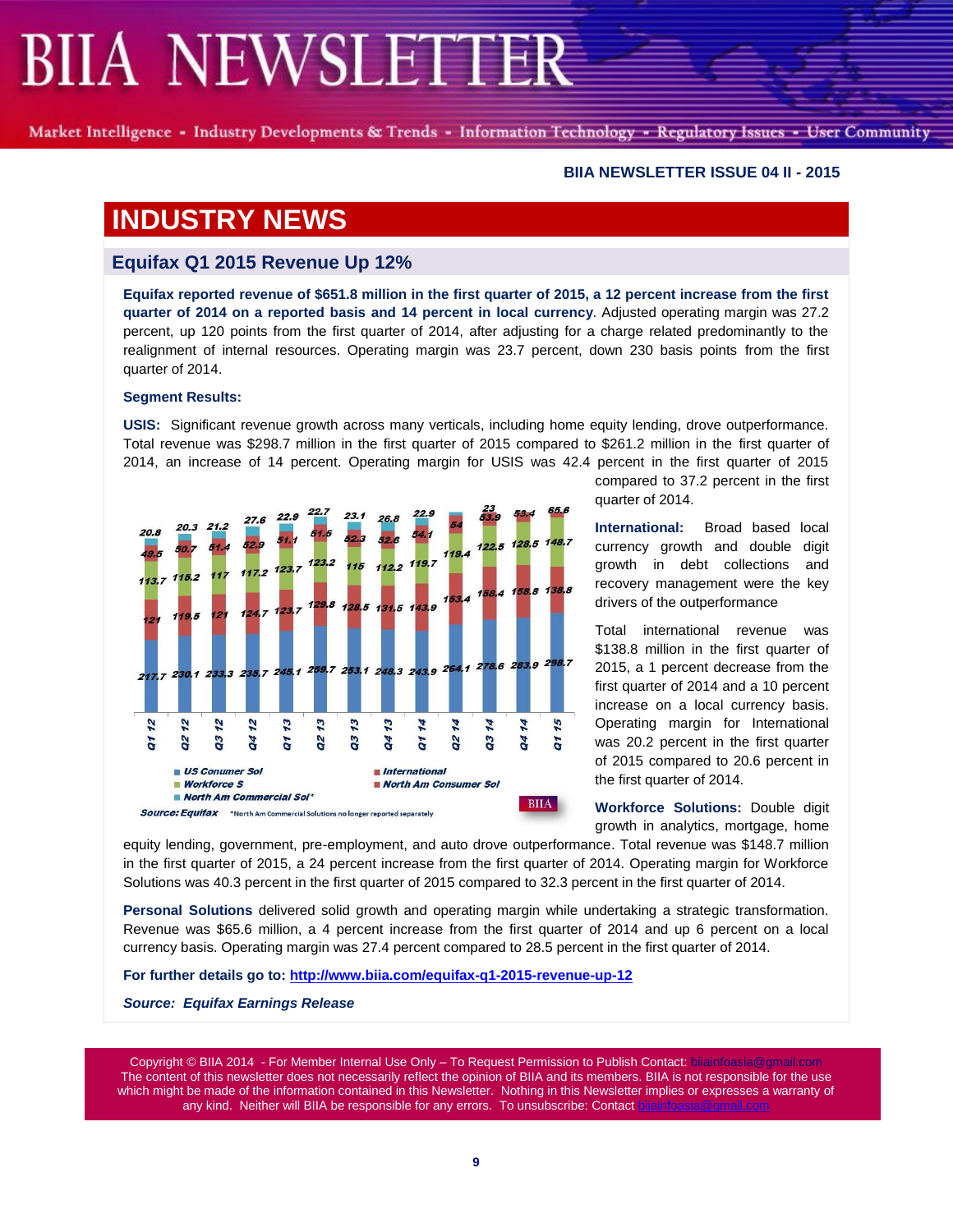Market Intelligence - Industry Developments & Trends - Information Technology - Regulatory Issues - User Community

### **BIIA NEWSLETTER ISSUE 04 II - 2015**

## **INDUSTRY NEWS**

## **Harte Hanks Announces the Sale of Its B2B Research Businesses**

Harte Hanks announced it has entered into a definitive agreement to sell its B2B research businesses, *Aberdeen Group and Harte Hanks Market Intelligence*, to subsidiaries of *Halyard Capital*. The company intends to use the proceeds from the transaction to support its strategic development. Aberdeen Group and Harte Hanks Market Intelligence represented less than 5% of Harte Hanks' total 2014 revenues. The company expects to take a pretax charge of approximately \$10 million in the second quarter for the sale. *Source[: Marketwatch](http://www.marketwatch.com/story/harte-hanks-announces-the-sale-of-its-b2b-research-businesses-2015-04-14)*

## **Lifelock Q4 2014 Revenue Up 27% - Full Year Up 29%**

LifeLock, Inc. revenue was \$129.7 million for the fourth quarter of 2014, up 27% from \$102.3 million for the fourth quarter of 2013. Consumer revenue was \$122.7 million for the fourth quarter of 2014, up 30% from \$94.1 million for the fourth quarter of 2013. Enterprise revenue was \$6.9 million for the fourth quarter of 2014, compared with \$8.2 million for the fourth quarter of 2013. Net income was \$2.8 million for the fourth quarter of 2014, compared with net income of \$53.0 million for the fourth quarter of 2013. **Highlights:**

- Added approximately 252,000 gross new members in the fourth quarter of 2014 and ended the quarter with approximately 3.63 million members. Achieved a retention rate of 87.7% for the fourth quarter of 2014, compared with 87.8% for the fourth quarter of 2013.
- Increased monthly average revenue per member to \$11.43 for the fourth quarter of 2014 from \$10.72 for the fourth quarter of 2013.
- Ranked 65th fastest growing company in the internet category of [Deloitte's 2014 Technology Fast 500.](http://www.biia.com/lifelock-ranked-65th-fastest-growing-company-in-north-america)
- Launched LifeLock Data Breach Service which enables enterprise organizations to rapidly activate LifeLock's proprietary identity alerts to protect their consumers or employees as a quick response to a data breach.

Fiscal Year 2014 Financial Highlights: Total revenue was \$476.0 million for 2014, up 29% from \$369.7 million for 2013. Consumer revenue was \$449.2 million for 2014, up 32% from \$340.1 million for 2013. Enterprise revenue was \$26.8 million for 2014, compared with \$29.5 million for 2013. *Source: Lifelock Earnings Release*

### **Infogroup® Lawsuit Against DatabaseUSA Goes to Trial**

Contrary to erroneous published reports claiming Infogroup has lost its federal lawsuit against DatabaseUSA and its affiliated companies, the case will head to discovery phase and jury trial now that a judge has issued preliminary rulings.

A District Judge denied Infogroup's motion for preliminary injunction on March 30, but the court also explained in a 33-page opinion that the ruling "does not mean this case is over." In its publicly-filed lawsuit, Infogroup asserts that DatabaseUSA, InfoFree and AtoZdatabases – companies owned by former Infogroup CEO Vinod Gupta – improperly acquired information from Infogroup's proprietary database, infringed Infogroup's copyrights, engaged in false advertising, and falsely represented a relationship between Gupta and Infogroup that confused customers. *Source: [Businesswire.com](http://www.businesswire.com/news/home/20150414006962/en/Infogroup-Lawsuit-DatabaseUSA-Heads-Trial#.VS-F2SFVikp)*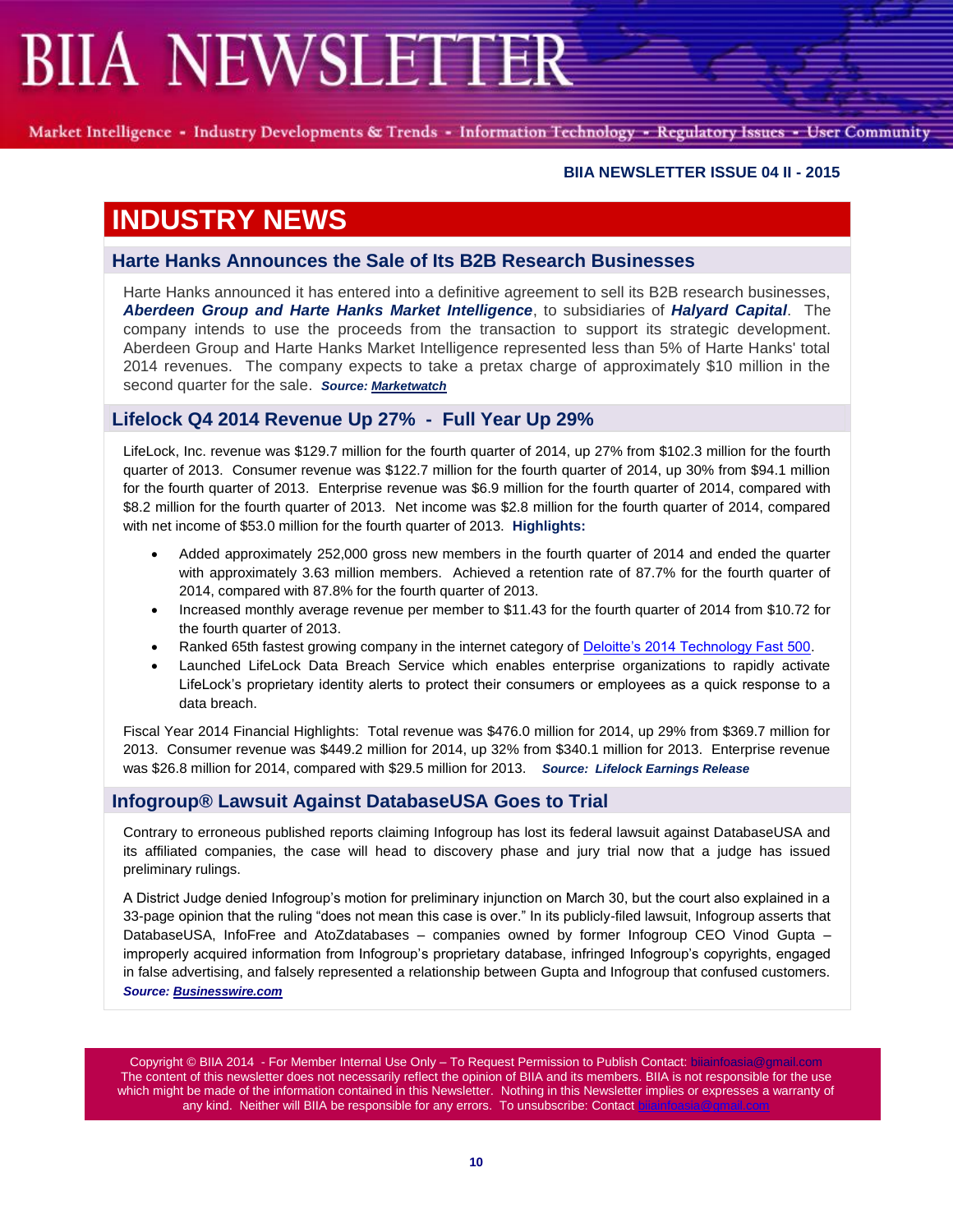Market Intelligence - Industry Developments & Trends - Information Technology - Regulatory Issues - User Community

### **BIIA NEWSLETTER ISSUE 04 II - 2015**

# **NEWS FROM CHINA**

## **Baidu Invests in Keru Cloud**

In a separate story, a group of investors led by Baidu has invested \$11 million in restaurant management SaaS startup Keru Cloud. The startup aims to become an all-in-one solution for restaurants and other businesses that are going digital. It currently has about 3,000 restaurants as clients, and plans to increase that figure to 20,000 by the end of this year.

Baidu told Tech in Asia that Keru Cloud "fits well" with the company's strategy of connecting people with services. Restaurants can use Keru's app to take orders, input reservations, run customer loyalty programs, and add parties to the queue. *Source: [Valuewalk](http://www.valuewalk.com/2015/04/baidu-multilingual-translation-robot/)*

## **Baidu Inc. (BIDU) Unveils Multilingual Translation Robot**

Baidu Inc. has started showing off its innovation capabilities. The company has unveiled the world's first multilingual translation robot. Baidu's robot can speak multiple languages, conduct interviews, and does translation work with utmost precision, reports China News Service. Experts in the fields of artificial intelligence and computer translation praised the robot for its translation models and technology. Baidu said it will apply the technology in Xiaodu to "Baidu translation" and more than 7,000 third-party applications. *Source: [Valuewalk](http://www.valuewalk.com/2015/04/baidu-multilingual-translation-robot/)*

## **Nielsen and Alibaba launch 'New Offer Advisor'**

Nielsen has teamed up with Alibaba to launch a solution called 'New Offer Advisor', to help online retailers analyze their eCommerce performance, identify areas of market potential, and drive product innovation.

Alibaba - generally recognized as the largest online and mobile commerce company in the world in terms of gross merchandise volume - will provide its transaction data to Nielsen, which will analyse it to produce market insights. New Offer Advisor also incorporates response data from online surveys with selected online shoppers.

The new tool offers a range of features, including:

- White Space Creator to identify areas where unmet consumer needs are ready for development
- Performance Tracking to evaluate sales performance through comparison with competitors' offerings
- Target Finder to help brands better understand their consumers
- E-Content Advisor to enable clients to improve their online channel's conversion-to-purchase rate
- Product Optimization to evaluate product satisfaction, and
- Price Ruler to help clients identify the optimal selling and promotional price.

[Yan Xuan,](http://www.mrweb.com/drno/news13845.htm) President, Nielsen Greater China, comments: 'New Offer Advisor helps our clients in three ways: namely finding white space for product innovation in the online market, tracking and optimizing their operation in the competitive environment throughout the pre-launch and post-launch period, and improving the online return.'

The second phase of the New Offer Advisor roll out will see the addition of a feature called 'Sales Forecast & Plan Optimizer', helping brands forecast their product's sales volume and provide suggestions on how to optimize marketing plans and ROI. *Source: [Mrweb.com](http://www.mrweb.com/drno/news20780.htm)*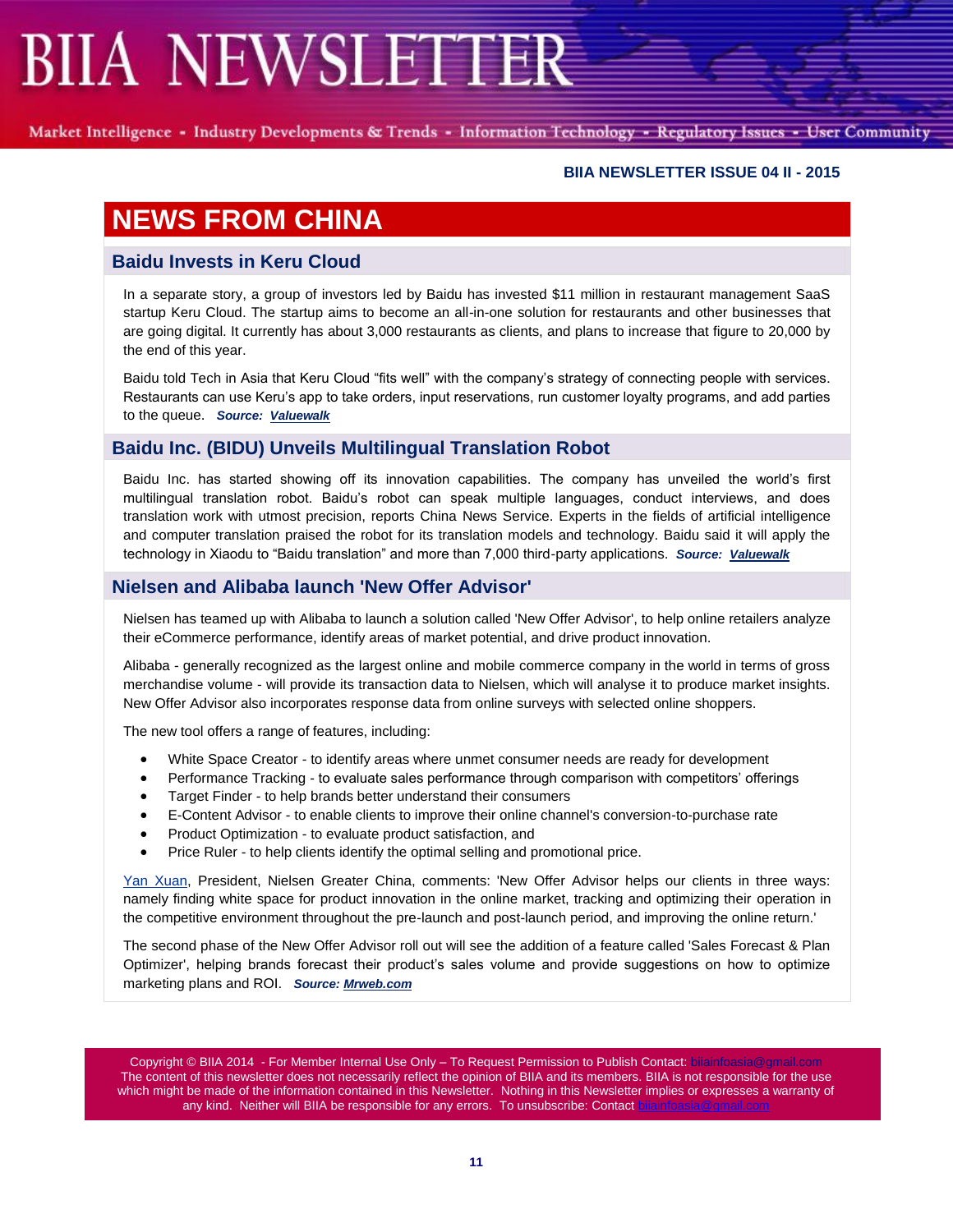Market Intelligence - Industry Developments & Trends - Information Technology - Regulatory Issues - User Community

### **BIIA NEWSLETTER ISSUE 04 II - 2015**

# **NEWS FROM CHINA**

## **China P2P Online Lending: Regulation will be Crucial for Success**

Introducing regulations for China's online financial market is an urgent task. Industry specialists say they expect the central government to come up with a regulatory guidance for the Internet financial market by the middle of the year.

According to Chi Guan Jianzhong, president of the Chinese ratings agency Dagong Global China is currently going through a crisis: Many Internet-based money lenders (P2P platforms) are sinking, along with the funds they owe to their creditors. Online financial services, although growing in leaps and bounds, are still in their infancy in China, and as a result "there are still few laws and regulations applicable to the industry", Guan said. At the end of 2014, Dagong reported that more than 80 percent of China's P2P platforms were considered high-risk. The company's latest warning, issued on March 21, said that of the 1,587 P2P platforms it was monitoring, 393 were blacklisted, while another 668 were given risk warnings.

**The People's Bank of China's Credit Reference Center (CCRC), through its subsidiary Shanghai Credit Information Services Co., Ltd (CIS), has recently launched an online financial credit system – NFCS**. According to CIS, NFCS now has 370 loan companies and 524,000 registered customers as of the end of December 2014. NFCS could introduce a listing fee in the future. This is an important step in introducing safety measures to the industry. *Source: [USA.chinadaily.com](http://usa.chinadaily.com.cn/epaper/2015-04/08/content_20028717.htm)*

### **China's State Council Releases Directive on Exhibitions Industry**

China's State Council has release an official directive which aims to boost development of the country's exhibition industry. According to the lengthy guidelines, a ministerial joint conference, including a dozen central government departments, will be established to coordinate the formulation and implementation of new market rules.

The Chinese government has set a target to turn the country into a center for exhibitions "with a sound development environment and a high level of internationalization" by 2020. It also stated that licensing of economic and technological exhibitions will be gradually delegated to provincial-level commercial authorities.

Highlighting its desire to marketwise the exhibitions industry, the government stated its aim to reduce the number of state-funded exhibitions, and encourage private organizers to take up the slack. *Source: Business Strategies Group Hong Kong - www.bsgasia.com*

### **China's Credit Reference Center (CRC) Retention Period Remains Five Years**

The People's Bank of China's Credit Reference Center (CRC) has moved to quash rumors that the retention period of bad credit records on overdue loans remains at 5 years despite recent reports of a change to 7 years. The CRC stressed this will not change unless legal amendments are made. Party secretary of the CRC, Wang Xiaoming, said during a news conference that the widely circulated rumors were false and also said that the "more than one day means it is overdue" saying is wide of the mark.

Wang reminded individuals that the 5-year bad credit record retention period only starts after a repayment has been made, and that the cancellation of credit cards with bad debt does not eliminate their bad credit record. *Source: [Finance.people.com.cn](http://finance.people.com.cn/n/2015/0414/c1004-26839197.html)*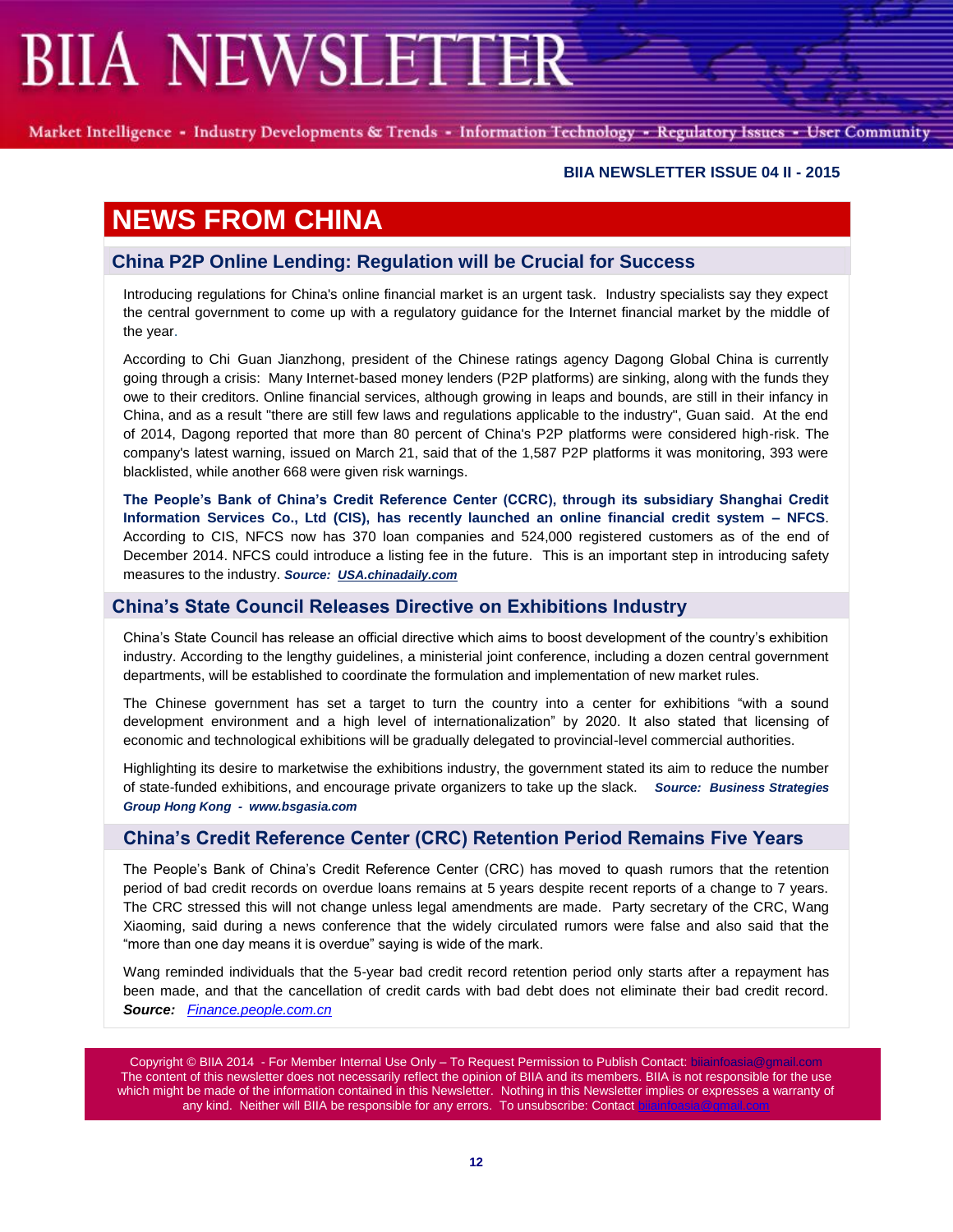Market Intelligence - Industry Developments & Trends - Information Technology - Regulatory Issues - User Community

### **BIIA NEWSLETTER ISSUE 04 II - 2015**

# **PEOPLE ON THE MOVE**

## **Regulatory Strategies Enters Strategic Partnership**

Mike Bradford of Regulatory Strategies announced recently his partnership with [Hitec.](http://www.hiteclabs.com/)

Hitec solutions span Enterprise Content Management (ECM) and Governance, Risk & Compliance (GRC), enabling global organizations to reduce costs, improve customer service and employee productivity levels, ensure compliance and protect against risk. As with all ou[r strategic](http://www.regulatorystrategies.co.uk/partners.html)  [partnerships,](http://www.regulatorystrategies.co.uk/partners.html) we see this as a natural fit for Regulatory Strategies which can add real value to our clients.

## **15 Years Password Germany**

BIIA's German partner is Password (www.pasword.de), a daily news service with a monthly print edition. Password is celebrating its 15th anniversary. BIIA congratulates Password founder and publisher Dr. Willi Bredemeier 15 years. Dr. Bredemeier can be considered as the doyen of the German publishing and information scene.

Coinciding with the anniversary Password is now available as a web-based service www.pasword.de, with daily posts of news items from the German publishing and information industry. The service includes a 30 day summary of news items and a search tool to access the Password archive. BIIA wishes Dr. Bredemeier and Password continued success!

## **Moody's Appoints Scott Kenney SVP and General Auditor**

Moody's Corporation announced that Scott Kenney has been appointed Senior Vice President and General Auditor of the Corporation. Mr. Kenney will oversee the independent assessment of Moody's governance, risk management and internal control processes.

Mr. Kenney comes from Deloitte's Governance Regulatory and Risk Strategies practice, has more than 19 years of advisory experience in internal control design and assessment, risk management, governance, regulatory compliance and information technology. While at Deloitte, he also served as the Head of Internal Audit for a number of entities, including large multinational publishers.

## **McGraw Hill Financial Appoints Robert H. Easton Chief Compliance Officer**

McGraw Hill Financial (NYSE: MHFI) announced the appointment of Robert H. Easton, 43, as Senior Vice President and Chief Compliance Officer, effective May 26, 2015.

Mr. Easton is to join McGraw Hill Financial from the New York State Department of Financial Services, where, as Executive Deputy Superintendent of the Insurance Division, he has overseen the regulation of more than 1,600 insurance companies operating in the state, and formulated policy on issues of national and global import. Previously, he served as Deputy General Counsel, Chief Compliance Officer and Risk Manager at Integro Insurance Brokers in New York City, and as Deputy Superintendent and General Counsel of the former New York State Department of Insurance.